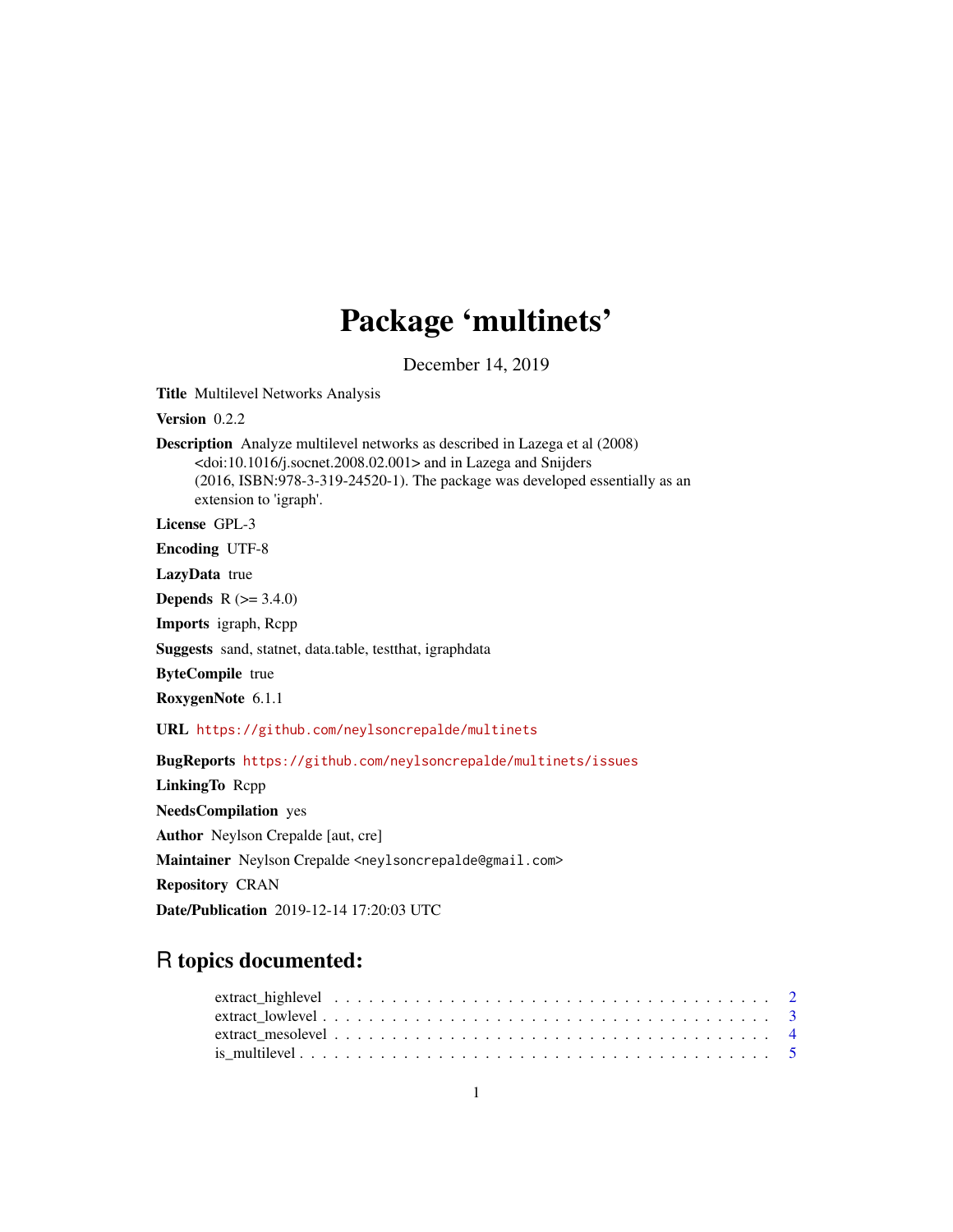#### <span id="page-1-0"></span>2 extract\_highlevel

| Index |  |
|-------|--|

extract\_highlevel *Extract the high level of a multilevel network*

#### Description

Extract one of the three levels of a multilevel network. extract\_highlevel will extract the higher level vertices and the edges between them, extract\_lowlevel will extract the lower level vertices and the edges between them. On the other hand, extract\_mesolevel will extract all the vertices but only the edges between vertices from different levels.

#### Usage

extract\_highlevel(x)

#### Arguments

x a graph object. Must be a multilevel network.

#### Value

extract\_highlevel and extract\_lowlevel return a 1-mode network. All the vertices in the selected level and the edges between them. extract\_mesolevel returns a bipartite (2-mode) network. All the vertices are kept. Only edges between vertices of different levels are kept. This is what the literature also calls an *affiliation* network.

#### Author(s)

Neylson Crepalde, <neylsoncrepalde@gmail.com>

#### Examples

organizations <- extract\_highlevel(linked\_sim)

```
individuals <- extract_lowlevel(linked_sim)
```

```
affiliations <- extract_mesolevel(linked_sim)
```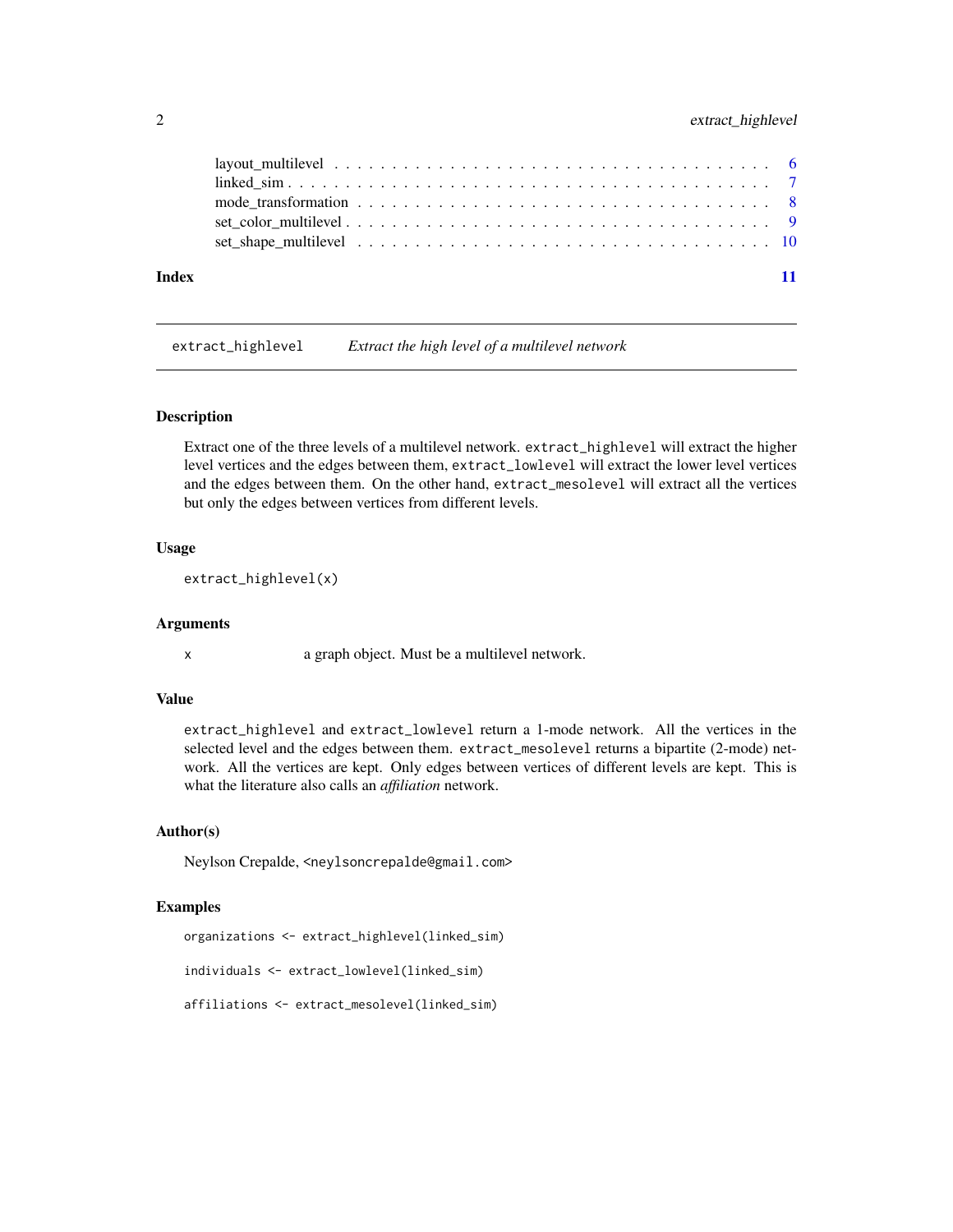<span id="page-2-0"></span>extract\_lowlevel *Extract the low level of a multilevel network*

#### Description

Extract one of the three levels of a multilevel network. extract\_highlevel will extract the higher level vertices and the edges between them, extract\_lowlevel will extract the lower level vertices and the edges between them. On the other hand, extract\_mesolevel will extract all the vertices but only the edges between vertices from different levels.

#### Usage

```
extract_lowlevel(x)
```
#### Arguments

x a graph object. Must be a multilevel network.

### Value

extract\_highlevel and extract\_lowlevel return a 1-mode network. All the vertices in the selected level and the edges between them. extract\_mesolevel returns a bipartite (2-mode) network. All the vertices are kept. Only edges between vertices of different levels are kept. This is what the literature also calls an *affiliation* network.

#### Author(s)

Neylson Crepalde, <neylsoncrepalde@gmail.com>

#### Examples

organizations <- extract\_highlevel(linked\_sim)

individuals <- extract\_lowlevel(linked\_sim)

affiliations <- extract\_mesolevel(linked\_sim)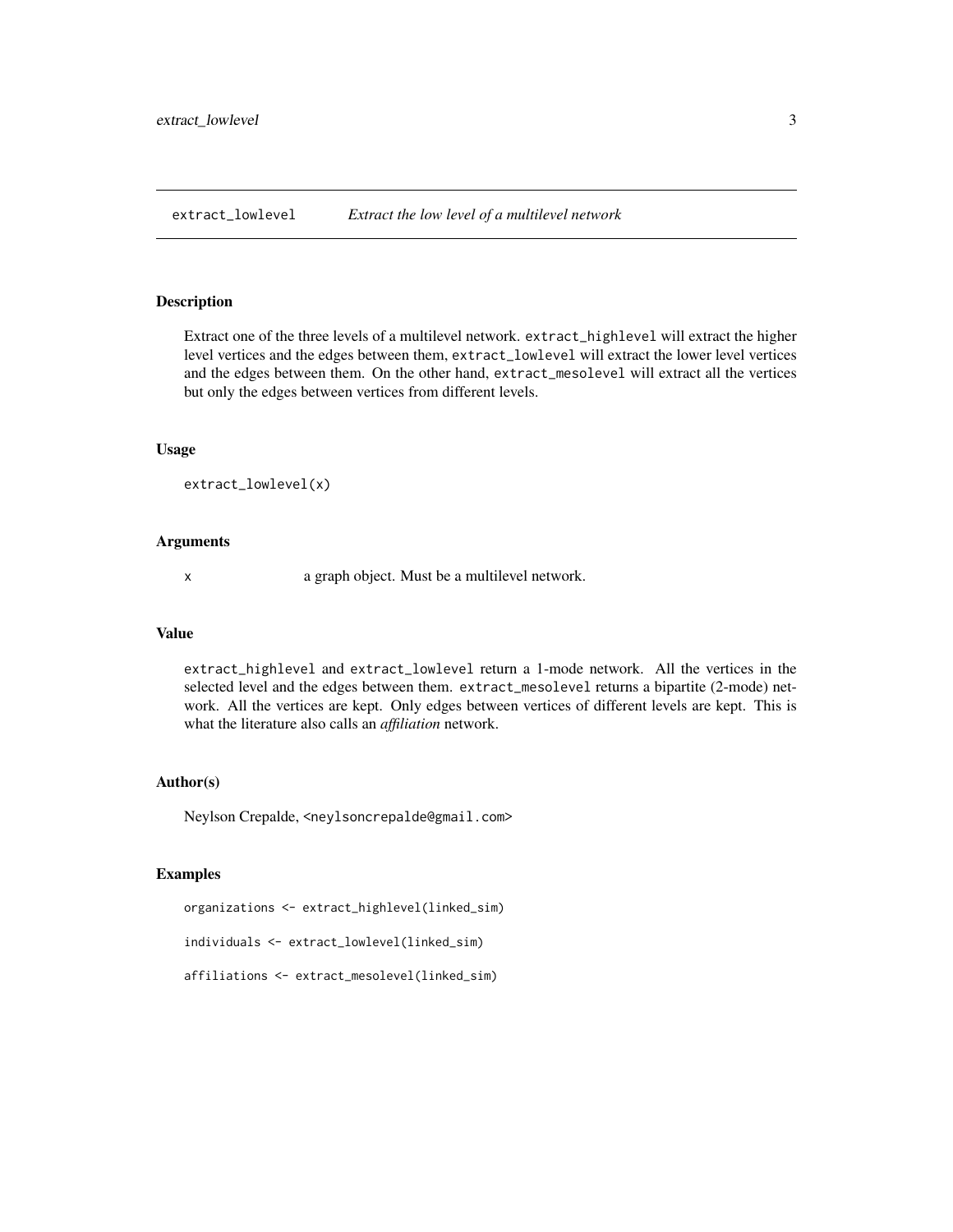<span id="page-3-1"></span><span id="page-3-0"></span>

#### Description

Extract one of the three levels of a multilevel network. extract\_highlevel will extract the higher level vertices and the edges between them, extract\_lowlevel will extract the lower level vertices and the edges between them. On the other hand, extract\_mesolevel will extract all the vertices but only the edges between vertices from different levels.

#### Usage

```
extract_mesolevel(x)
```
#### Arguments

x a graph object. Must be a multilevel network.

### Value

extract\_highlevel and extract\_lowlevel return a 1-mode network. All the vertices in the selected level and the edges between them. extract\_mesolevel returns a bipartite (2-mode) network. All the vertices are kept. Only edges between vertices of different levels are kept. This is what the literature also calls an *affiliation* network.

#### Author(s)

Neylson Crepalde, <neylsoncrepalde@gmail.com>

#### Examples

organizations <- extract\_highlevel(linked\_sim)

individuals <- extract\_lowlevel(linked\_sim)

affiliations <- extract\_mesolevel(linked\_sim)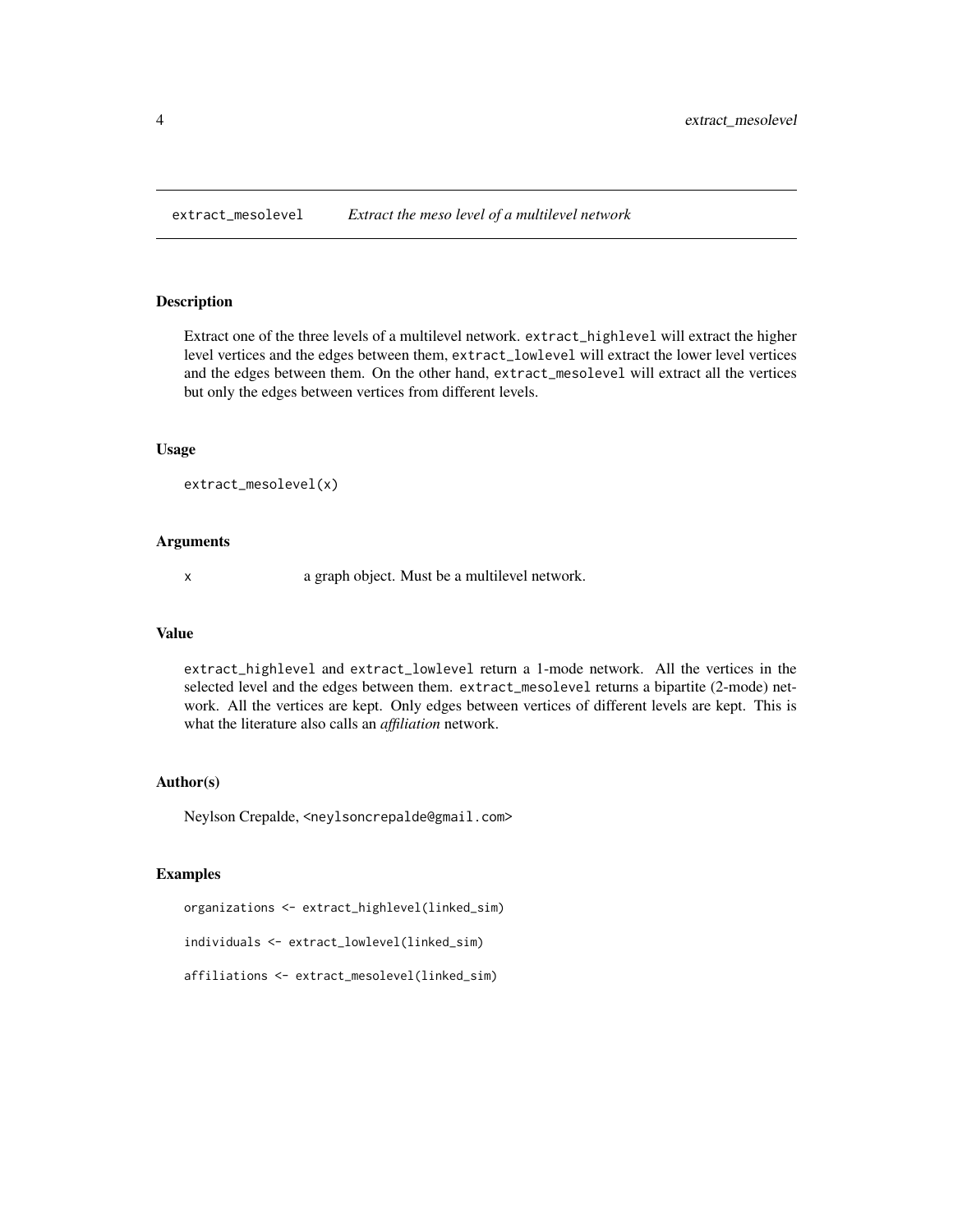<span id="page-4-0"></span>

#### Description

Checks whether a network (a graph) is multilevel according to the *linked design* proposed by Lazega et al (2008).

#### Usage

```
is_multilevel(x)
```
#### Arguments

x A graph object.

#### Details

A multilevel network can be defined as a network with two kinds of vertex and two kinds of edges: Vertices on the lower level are, usually, individuals. Vertices on the higher level are, usually, organizations, collectivities or other kinds of social joint structures. The first kind of edges are those between the vertices of the higher level and between the vertices of the lower level. The second kind of edges are those between the vertices of different levels (affiliation ties).

Put another way, a multilevel network is a bipartite network (2-mode) that has ties between nodes on both levels.

#### Author(s)

Neylson Crepalde, <neylsoncrepalde@gmail.com>

#### References

Lazega, E., Jourda, M. T., Mounier, L., & Stofer, R. (2008). Catching up with big fish in the big pond? Multi-level network analysis through linked design. *Social Networks*, 30(2), 159-176.

Lazega, E. and Snijders, Tom A.B. (eds) (2016), *Multilevel Network Analysis for the Social Sciences*: Theory, Methods and Applications, Springer, Methodos Series.

#### See Also

[is\\_bipartite](#page-0-0)

#### Examples

is\_multilevel(linked\_sim)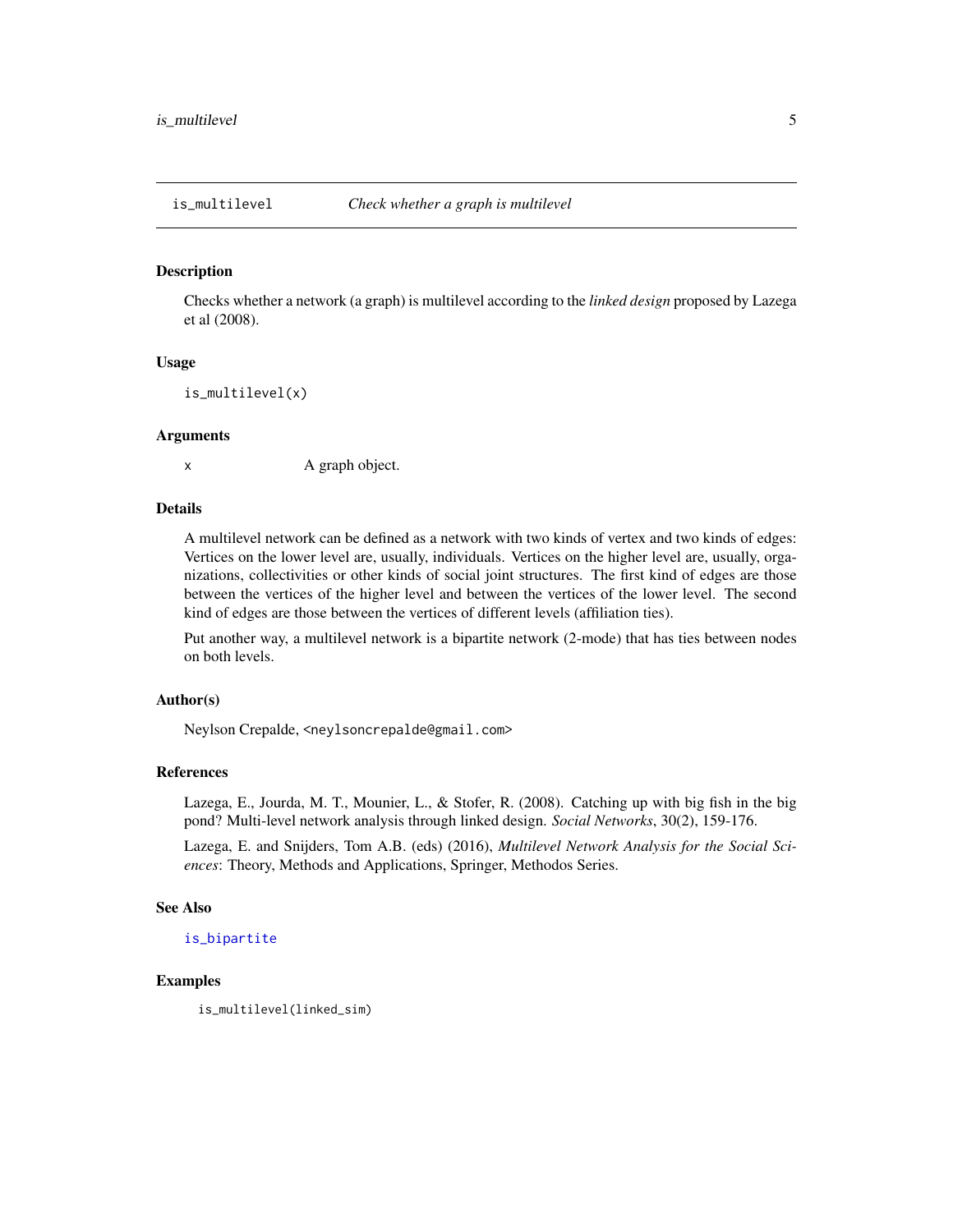<span id="page-5-0"></span>layout\_multilevel *Layout for multilevel networks*

#### Description

Set layout coordinates for multilevel networks from a chosen algorithm

#### Usage

layout\_multilevel(x, layout = igraph::layout\_with\_fr)

#### Arguments

|        | a graph object. Must be a multilevel network.                                  |
|--------|--------------------------------------------------------------------------------|
| lavout | The chosen layout algorithm. A function layout of the 'igraph' package without |
|        | parentheses. Default set to 'Fruchterman-Reingold'.                            |

#### Details

In order to facilitate the visualization of multilevel networks, higher level nodes are set in the upper part of the plane and the lower level nodes are set in the lower part of the plane.

#### Value

A two- or three-column matrix, each row giving the coordinates of a vertex, according to the ids of the vertex ids.

#### Author(s)

Neylson Crepalde, <neylsoncrepalde@gmail.com>

#### See Also

[layout\\_](#page-0-0)

#### Examples

```
# Check if the network is multilevel
is_multilevel(linked_sim)
```

```
# Generate the layout (x,y) coordinates
l <- layout_multilevel(linked_sim)
```

```
# Plot the graph using the layout
plot(linked_sim, layout = l)
```

```
# Using Kamada Kawai algorithm
l.kk <- layout_multilevel(linked_sim, layout = igraph::layout_with_kk)
```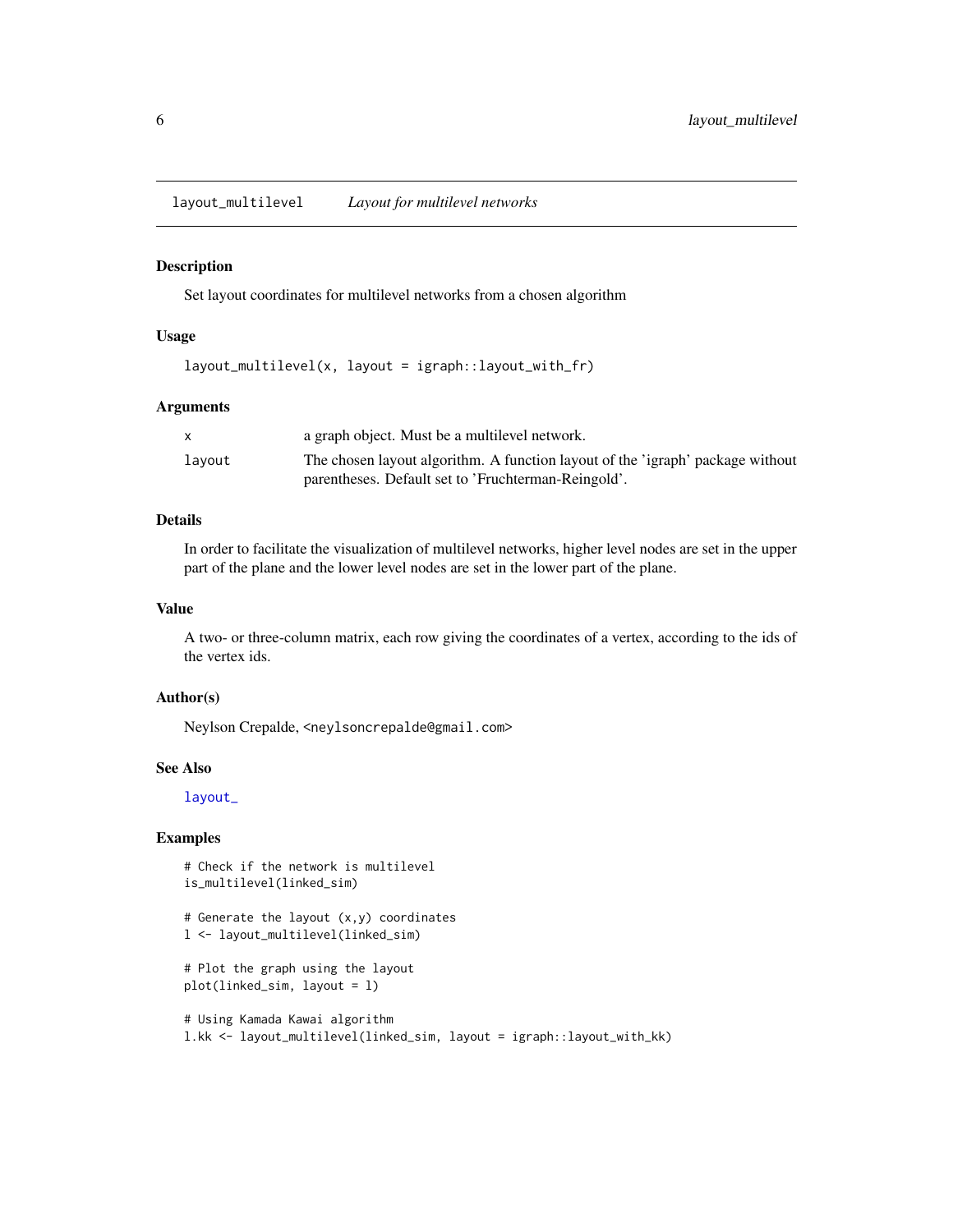#### <span id="page-6-0"></span>linked\_sim 7

```
# Plot the graph with the new layout
plot(linked_sim, layout = l.kk)
```
linked\_sim *A simulated multilevel network*

#### Description

A simulated multilevel network following the "linked design" as proposed by Lazega et al (2008).

#### Usage

linked\_sim

linked\_sim\_matrix

linked\_sim\_type

#### Format

linked\_sim is a graph object with 150 vertices and 600 edges. There is one vertex attribute "type" defining to which level each vertex belongs. FALSE means lower level and TRUE means higher level.

linked\_sim\_matrix is a matrix object that contains the adjacency matrix for the simulated network.

linked\_sim\_type is a logical vector containing each vertex type.

#### Author(s)

Neylson Crepalde, <neylsoncrepalde@gmail.com>

#### Source

Elaborated by the author.

#### References

Lazega, E., Jourda, M. T., Mounier, L., & Stofer, R. (2008). Catching up with big fish in the big pond? Multi-level network analysis through linked design. *Social Networks*, 30(2), 159-176.

Lazega, E. and Snijders, Tom A.B. (eds) (2016), *Multilevel Network Analysis for the Social Sciences*: Theory, Methods and Applications, Springer, Methodos Series.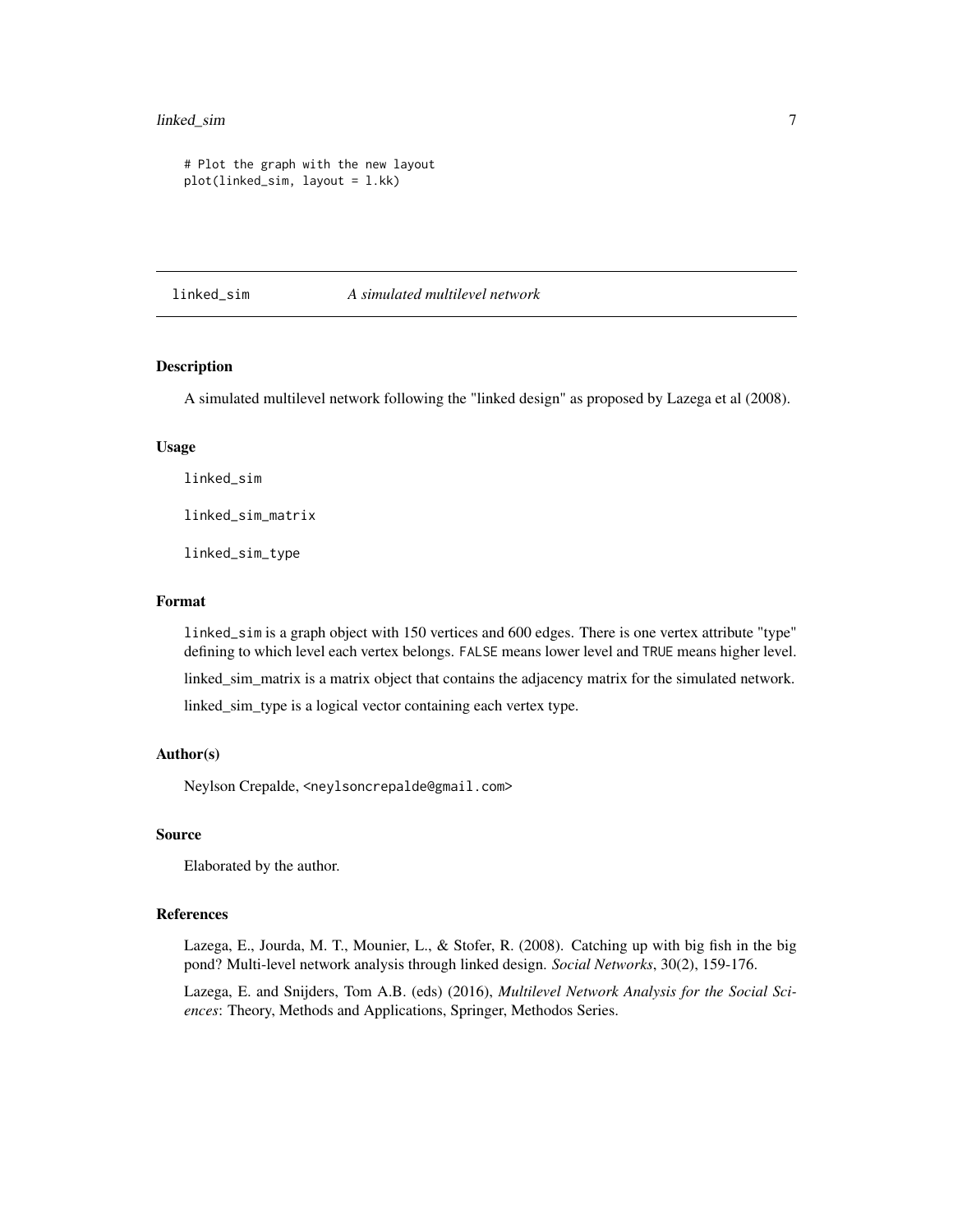<span id="page-7-0"></span>mode\_transformation *2-mode to 1-mode transformation*

#### Description

This function is a wrapper to the [bipartite\\_projection](#page-0-0) function from the 'igraph' package. It transforms a bipartite (2-mode) network to two 1-mode networks. It is recommended to use it as an analysis tool for a bipartite network that was obtained from [extract\\_mesolevel](#page-3-1).

#### Usage

```
mode_transformation(x, which = c("both", "high", "low"))
```
#### Arguments

| a bipartite graph object. Data must be bipartite and must not be multilevel                                                                                                                                    |  |
|----------------------------------------------------------------------------------------------------------------------------------------------------------------------------------------------------------------|--|
| one of "both", "high" or "low". High indicates to do the transformation to the<br>which<br>higher level. Low indicates to do the transformation to the lower level. Both<br>returns a list with both networks. |  |

#### Details

The function counts 1 edge when two vertices of the higher level share a vertex of the lower level and 1 edge when two vertices of the lower level are affiliated to the same vertex in the higher level.

#### Value

If which is set to "both" (default), returns a list with two generated networks. If which is set to "high" or "low", returns a graph object.

#### Author(s)

Neylson Crepalde, <neylsoncrepalde@gmail.com>

#### Examples

```
# First, extract the mesolevel of the multilevel network
affiliation <- extract_mesolevel(linked_sim)
```

```
# To obtain both transformed networks
transformed <- mode_transformation(affiliation)
```
# To obtain just one transformed network high\_transformed <- mode\_transformation(affiliation, which = "high")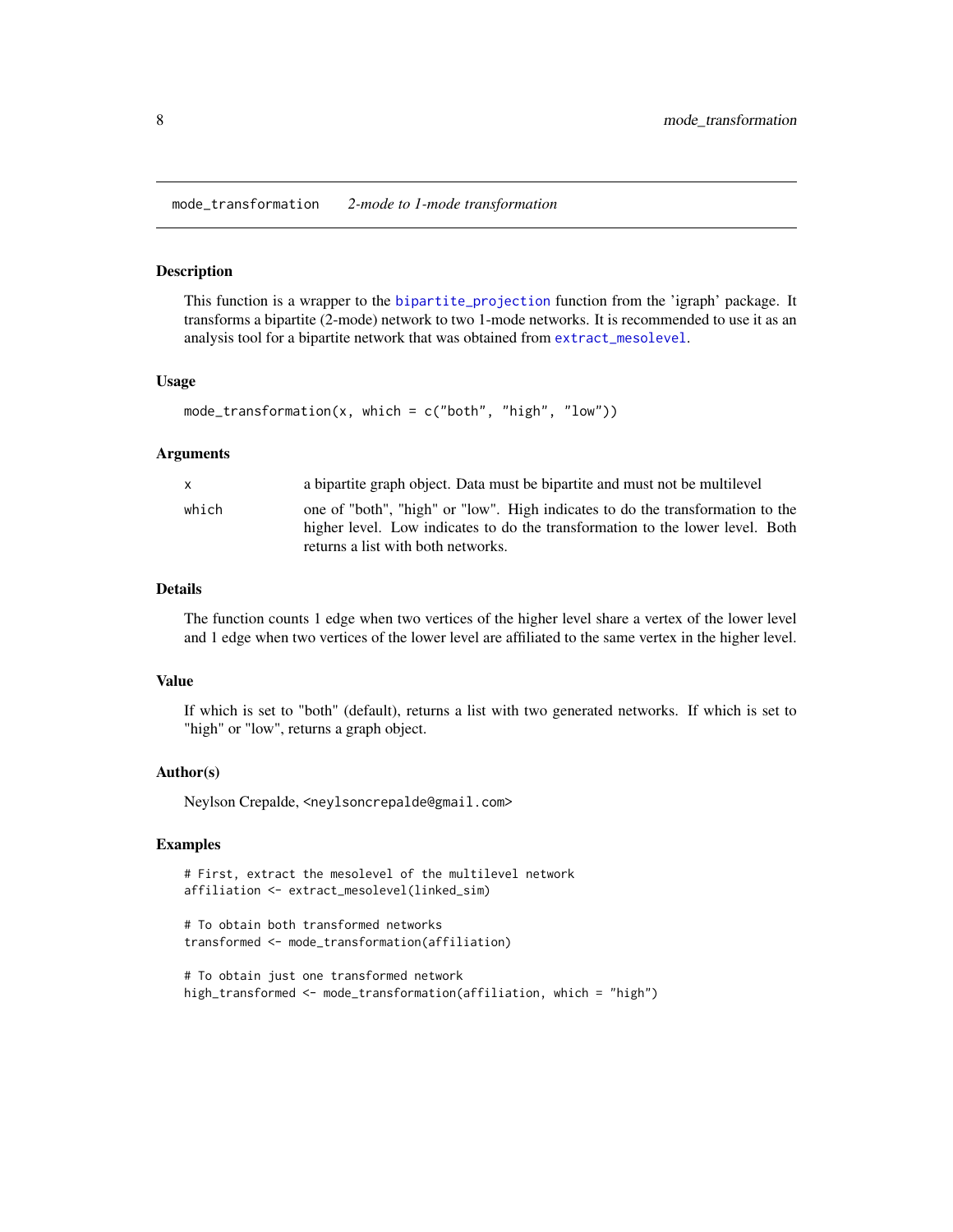<span id="page-8-0"></span>set\_color\_multilevel *Set colors for levels of a multilevel network*

#### Description

Set vertices and edges colors for a multilevel network. Default set to blue (higher level) and red (lower level).

#### Usage

```
set_color_multilevel(x, color.true = "blue", color.false = "red",
 V. alpha = 0.7, E. alpha = 0.7)
```
#### Arguments

| $\times$    | a graph object. Must be a multilevel network.                                               |
|-------------|---------------------------------------------------------------------------------------------|
| color.true  | a character. The color to be chosen for the higher level (attribute type set to<br>TRUE).   |
| color.false | a character. The color to be chosen for the lower level (attribute type set to<br>FALSE).   |
| V.alpha     | numeric. The factor modifying the opacity alpha for the vertices; typically in<br>$[0,1]$ . |
| E.alpha     | numeric. The factor modifying the opacity alpha for the edges; typically in [0,1].          |

#### Value

A graph object. A multilevel network with an added color vertex attribute vector and a color edge attribute vector.

#### Author(s)

Neylson Crepalde, <neylsoncrepalde@gmail.com>

#### Examples

```
# Check whether a graph is multilevel
is_multilevel(linked_sim)
```

```
# Set the colors for each level
linked_sim <- set_color_multilevel(linked_sim)
```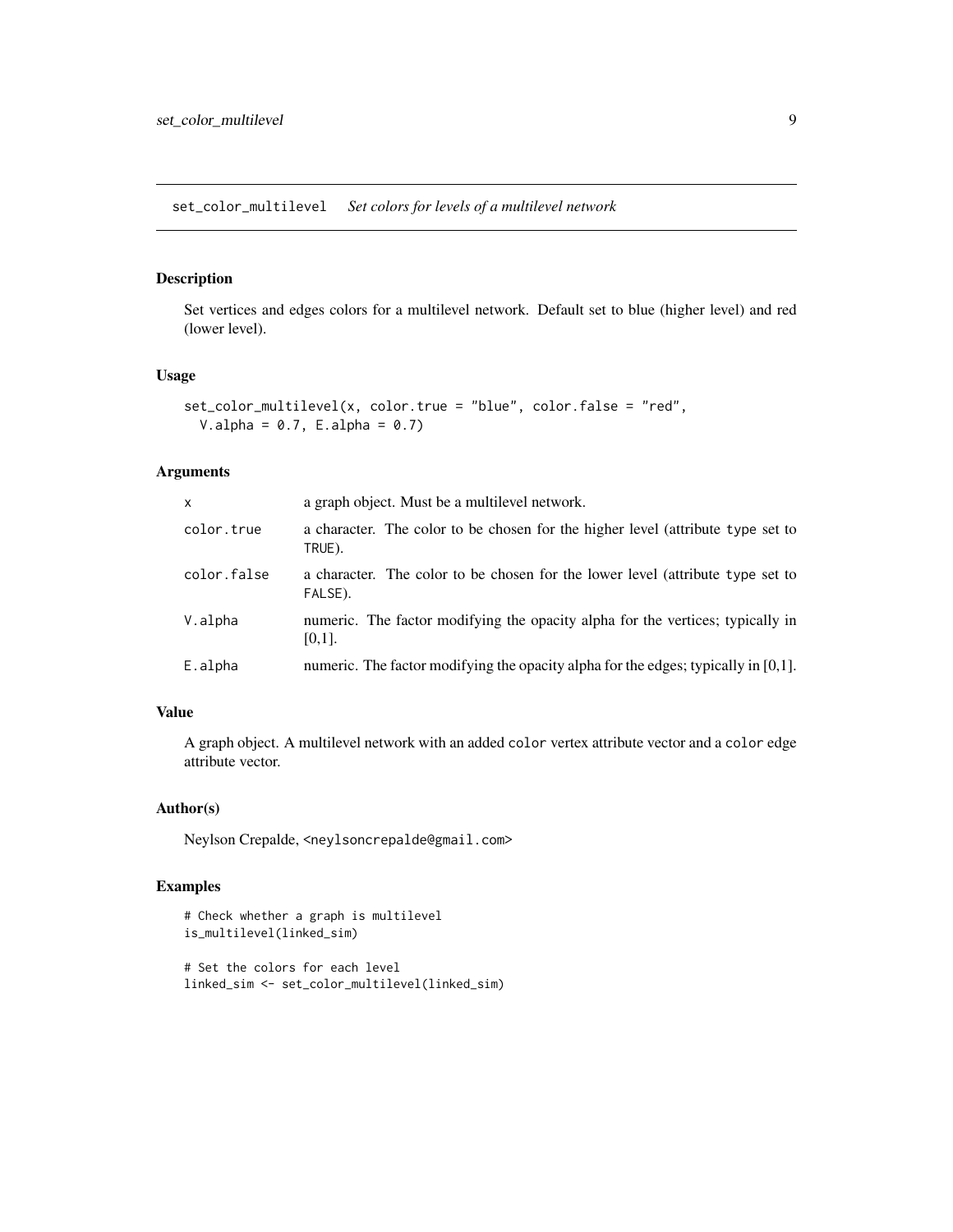<span id="page-9-0"></span>set\_shape\_multilevel *Set shapes for levels of a multilevel network*

#### Description

Set vertices shapes for a multilevel network. Default set to "square" (higher level) and "circle" (lower level).

#### Usage

```
set_shape_multilevel(x, shape.true = "square", shape.false = "circle")
```
#### Arguments

| X           | a graph object. Must be a multilevel network.                                             |
|-------------|-------------------------------------------------------------------------------------------|
| shape.true  | a character. The shape to be chosen for the higher level (attribute type set to<br>TRUE). |
| shape.false | a character. The shape to be chosen for the lower level (attribute type set to<br>FALSE). |

#### Value

A graph object. A multilevel network with an added shape vertex attribute vector.

#### Author(s)

Neylson Crepalde, <neylsoncrepalde@gmail.com>

#### Examples

```
# Check whether a graph is multilevel
is_multilevel(linked_sim)
```
# Set the shapes for each level linked\_sim <- set\_shape\_multilevel(linked\_sim)